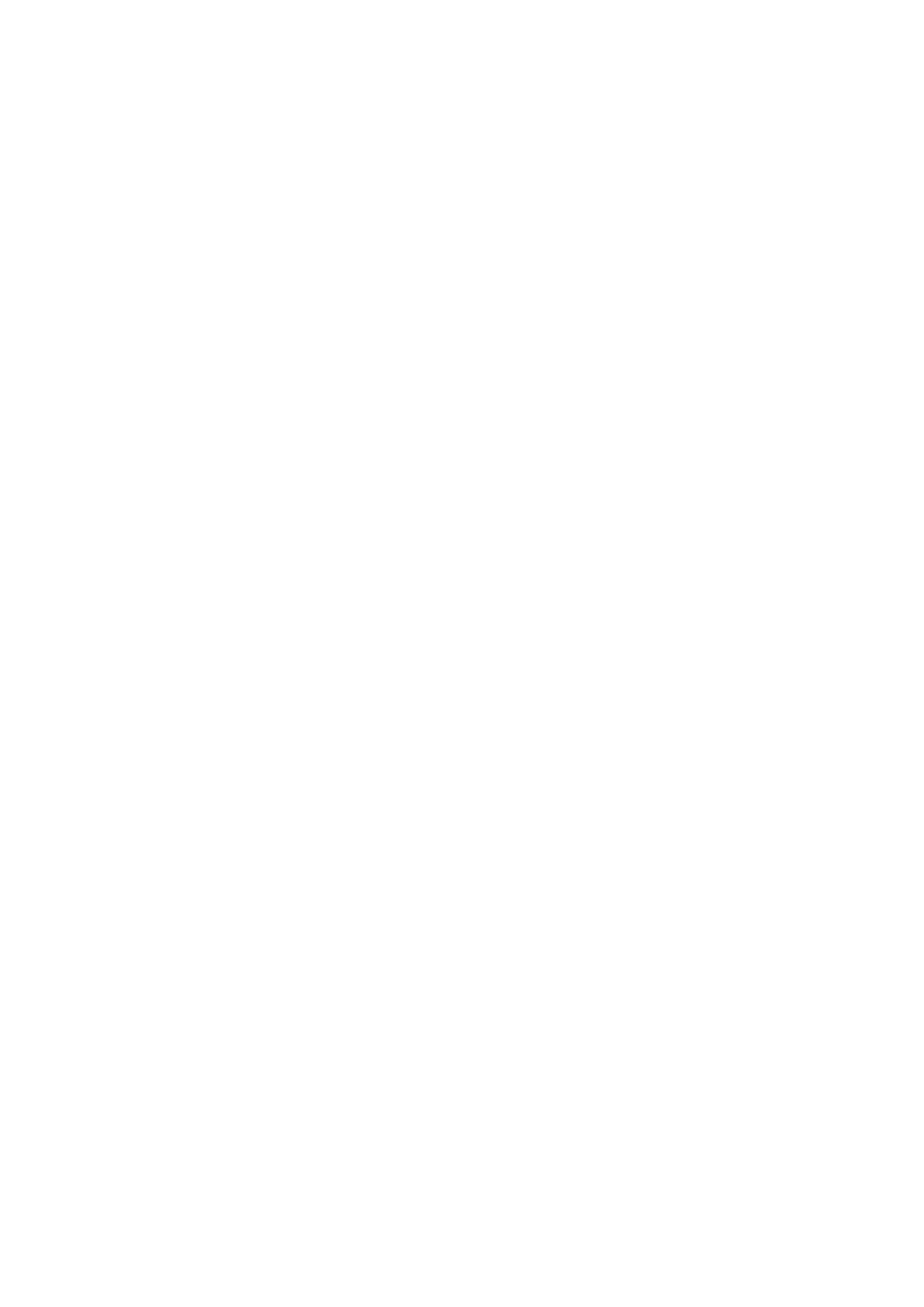## **ELECTROTECHNOLOGY**

## **Attempt SIX questions only.**

**All questions carry equal marks.**

## **Marks for each part question are shown in brackets.**

- 1. For the circuit shown in Fig Q1, calculate EACH of the following:
	- (a) the current supplied by each battery; (12)
		- (b) the load current; (2)
	- (c) the p.d. across the load.





2. A non-linear resistor whose characteristic is given by  $I = kV^{1/2}$  is connected in series with a variable resistance across a 120 V d.c. supply. When the variable resistance is set to 56  $\Omega$  the current in the circuit is 1A.

Calculate EACH of the following:

|  | (a) the value of the constant k; |  |  |
|--|----------------------------------|--|--|
|--|----------------------------------|--|--|

- (b) the value to which the variable resistance must be set to make the current 0.75 A; (6)
- (c) the power dissipated in the non-linear resistor when the current is 0.75 A. (4)

(2)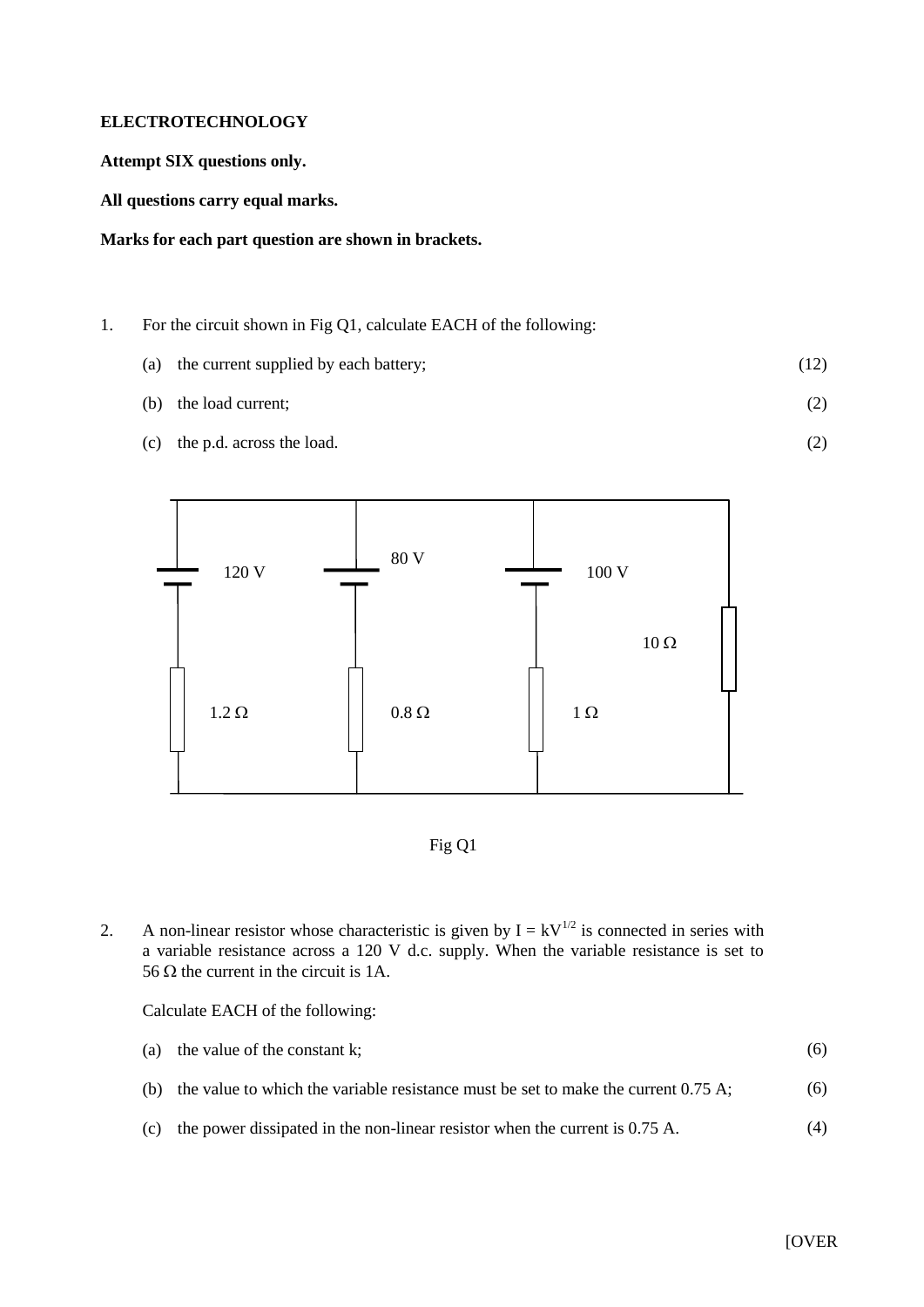3. A simple voltage stabilizer circuit consists of a 1 Watt Zener diode and a series resistance R. The Zener diode has a breakdown voltage of 12 V and a slope resistance of 2  $\Omega$ . It requires a minimum current of 2 mA for successful stabilization. The unregulated d.c. input voltage can vary between 18 V and 24 V.

Calculate EACH of the following:

| (a) | the minimum value of the resistor R if the output current is zero and the input voltage<br>is a maximum of $24$ V;                 | (7) |
|-----|------------------------------------------------------------------------------------------------------------------------------------|-----|
| (b) | the maximum output current which can be drawn when the input voltage is 18 V if<br>satisfactory stabilization is to be maintained; | (6) |
|     | (c) the power dissipated in the Zener diode in $Q_3(b)$ .                                                                          | (3) |

4. A single phase a.c. circuit comprises a coil of inductance 0.5 H and resistance 100  $\Omega$  in series with a capacitor 'C'. It is connected to 120 V 50 Hz and draws a current at a leading power factor. The volt drop across the coil is 150 V.

Determine EACH of the following:

| (a) the current in the circuit;       | (4) |
|---------------------------------------|-----|
| (b) the value of the capacitor;       | (6) |
| (c) the power factor of the circuit;  | (4) |
| (d) the power dissipated in the coil. |     |

5. A balanced star connected three phase load has a coil of inductance 0.2 H and resistance 50  $\Omega$  in each phase. It is supplied at 415 V, 50 Hz.

Calculate EACH of the following:

|     | (a) the line current;                                                                                                                           | (4) |
|-----|-------------------------------------------------------------------------------------------------------------------------------------------------|-----|
|     | (b) the power factor;                                                                                                                           | (3) |
| (c) | the value of each of three identical delta connected capacitors to be connected across<br>the same supply to raise the power factor to 0.9 lag; | (6) |
| (d) | the new value of the line current.                                                                                                              |     |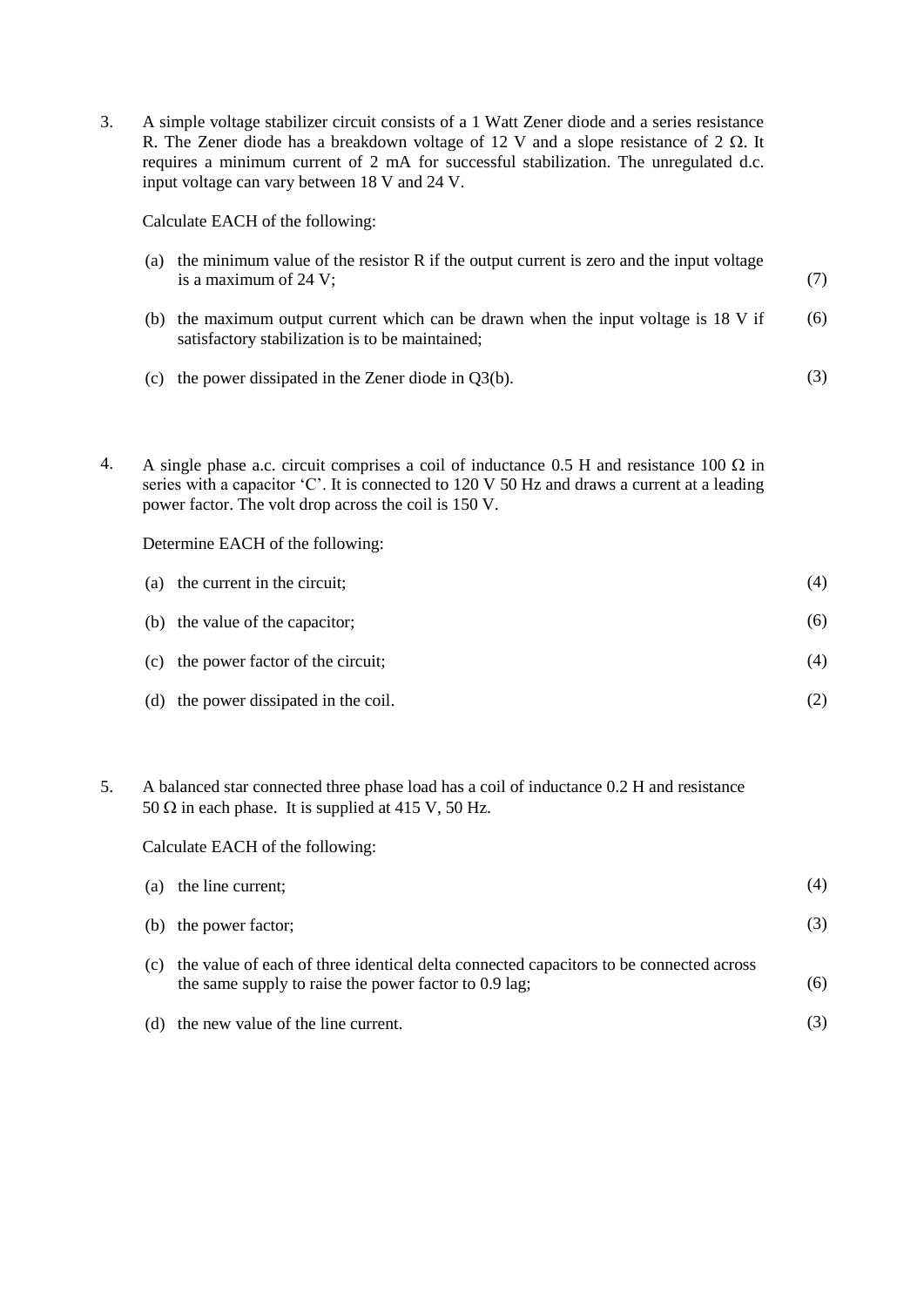- 6. Two three phase 415 V alternators supply a ship's load comprising:
	- lighting totalling 800 kW at unity power factor; and
	- motors totalling 1700 kW at power factor 0.7 lag.

One alternator supplies 1400 kVA at power factor 0.75 lag.

(a) Calculate EACH of the following for the other alternator:

|     | the kVA output;<br>(i)                                                                                                                                                                                                                       | (6) |
|-----|----------------------------------------------------------------------------------------------------------------------------------------------------------------------------------------------------------------------------------------------|-----|
|     | the power factor;<br>(ii)                                                                                                                                                                                                                    | (2) |
|     | (iii) the line output current.                                                                                                                                                                                                               | (2) |
| (b) | An overexcited synchronous motor is now added to the system to raise the overall<br>power factor of the system to 0.9 lag.                                                                                                                   |     |
|     | Calculate the power factor at which it must operate, if the motor takes 300 kW.                                                                                                                                                              | (6) |
|     |                                                                                                                                                                                                                                              |     |
| (a) | Sketch the circuit diagram for a three-phase full wave rectifier indicating on your<br>sketch the current directions for both half cycles of one phase.                                                                                      | (8) |
| (b) | Sketch the output waveform for the three-phase rectifier described in $Q7(a)$ .                                                                                                                                                              | (3) |
| (c) | Explain why, if a smoothing capacitor is included in $Q7(a)$ rectifier circuit, less<br>capacitance is required for a three phase set compared to a single phase circuit for the<br>same acceptable level of 'ripple' on the output voltage. | (5) |
|     |                                                                                                                                                                                                                                              |     |

### 8. With reference to an a.c. generator used in marine practice:

| (a) | derive an expression for the frequency of the generated emf in terms of speed and<br>number of poles;                                                               | (3) |
|-----|---------------------------------------------------------------------------------------------------------------------------------------------------------------------|-----|
| (b) | explain the difference between the generated emf "E" and the terminal voltage "V"<br>if the resistance of the stator output windings is low enough to be neglected; | (5) |
| (c) | state an expression for the regulation of the generator in terms of E and V;                                                                                        | (3) |
| (d) | explain the effect on the terminal voltage of increasing the load power factor if the<br>excitation and load ouput power are fixed.                                 |     |